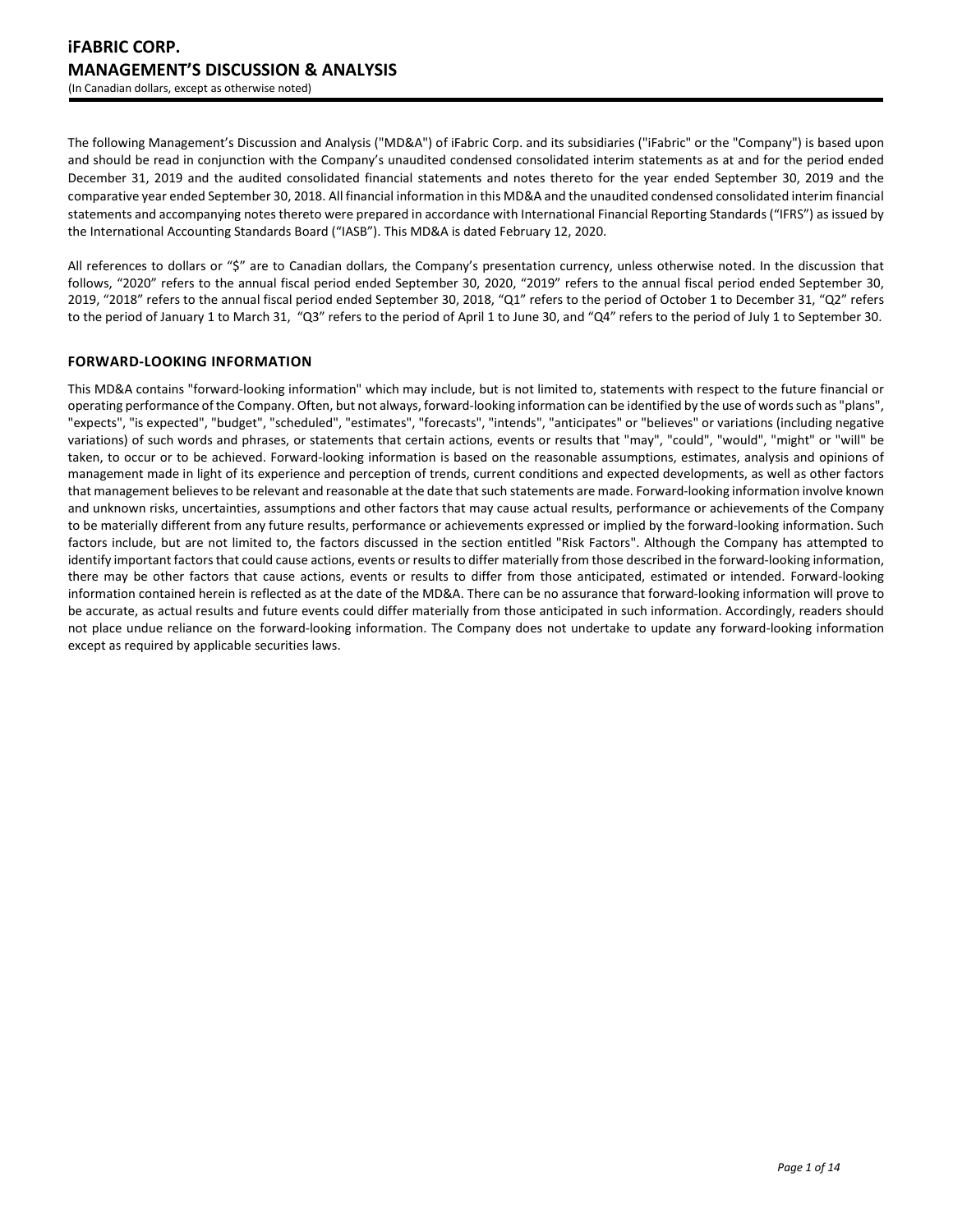### **BUSINESS OVERVIEW**

### **General**

iFabric is a Canadian public company, incorporated under the Alberta Business Corporations Act and is domiciled in Canada. The Company is listed on the Toronto Stock Exchange ("TSX") under the trading symbol "IFA". The head office is located at 525 Denison Street, Unit 1, Markham, Ontario, Canada.

The Company's business activities are divided into three reportable operating segments, which offer different products and services, and are managed separately because they require different marketing strategies and resource allocations. The following summarizes the operations of each segment:

- Intimate Apparel: Includes the design and distribution of women's intimate apparel and accessories.
- Intelligent Fabrics: Includes the development and distribution of innovative products and treatments that are suitable for application to textiles, plastics, liquids, and hard surfaces as well as finished performance apparel which integrate one or more such treatments. These products are designed to provide added benefits to the user.
- Other: Includes leasing of property to group companies, related parties and third parties.

### **NATURE OF OPERATIONS**

### **Intimate Apparel**

The Intimate Apparel division currently operates under the trade name Coconut Grove Intimates. Its business comprises the design, purchasing, and distribution of intimate apparel and, in particular, a range of specialty bras including the division's patented backless, strapless underwire bra. The division also distributes a range of apparel accessories.

The division utilizes contract warehouse facilities located in Los Angeles, California which services its key U.S. market and Company-owned premises located in Markham, Ontario house the bulk of the division's workforce which comprises, management, designers, administrative, product sourcing and logistical staff. The Markham premises also includes warehouse space which serves as the distribution centre for the Canadian market. All product design is handled by the Markham design team and, currently over 95% of the division's inventory production is outsourced to factories in China.

In the past several years, the Company has positioned the division's product strategy by way of leveraging a key license agreement in order to sell products under various Maidenform® brands. The Maidenform® brand was founded in 1922 and during its 94-year history has grown to become one of the most recognizable and respected brands in the intimate apparel industry. In addition, the division develops and supplies products for sale under the private label brands of certain major retailers as well as the Company's own brand. Products are sold internationally to the division's customer base, which includes a number of major retailers as well as specialty boutiques.

### **Intelligent Fabrics**

The Intelligent Fabrics Division currently enjoys exclusive worldwide distribution rights in respect of a number of proprietary chemical formulations that can be applied to textiles in order to kill bacteria, repel insects, absorb odours, repel and wick moisture, block ultraviolet light and help encourage a healthy skin environment, amongst others. The Intelligent Fabrics Division operates under the name Intelligent Fabric Technologies (North America) Inc. ("IFTNA").

The business of the Intelligent Fabrics Division includes the development, testing and distribution of chemicals suitable for application to textiles as well as finished performance apparel which integrate one or more chemical enhancements, in order to achieve the performance characteristics demanded by the customer. The current focus is on technologies that improve the safety and well-being of the wearer. The division's current product offerings include Protx2® (anti-microbial and anti-viral formulations) Enguard® (insect repellant technology), Dreamskin® (skin polymer), UVtx (ultraviolet light blocker), FreshTx (odour-absorbing technology), RepelTX (durable water repellant) and DryTx (moisture-wicking technology). The Company anticipates that several new products will be added to its pipeline in the future.

The Company has two key supply centers in Asia (namely China and Taiwan) which service the Asian market. This market represents the main production region for manufactured textiles supplied to North America and internationally and is the Company's main market area for the distribution of intelligent textile technologies. Technical support specialists in Asia provide guidance and support to customers regarding the integration of the Company's chemical formulations in their products. The Division also leverages the Company's textile expertise in order to supply finished products or fabrics treated with one or more of the Division's market leading formulations. All chemical formulations, as well as performance apparel, is produced or manufactured at various facilities in Asia.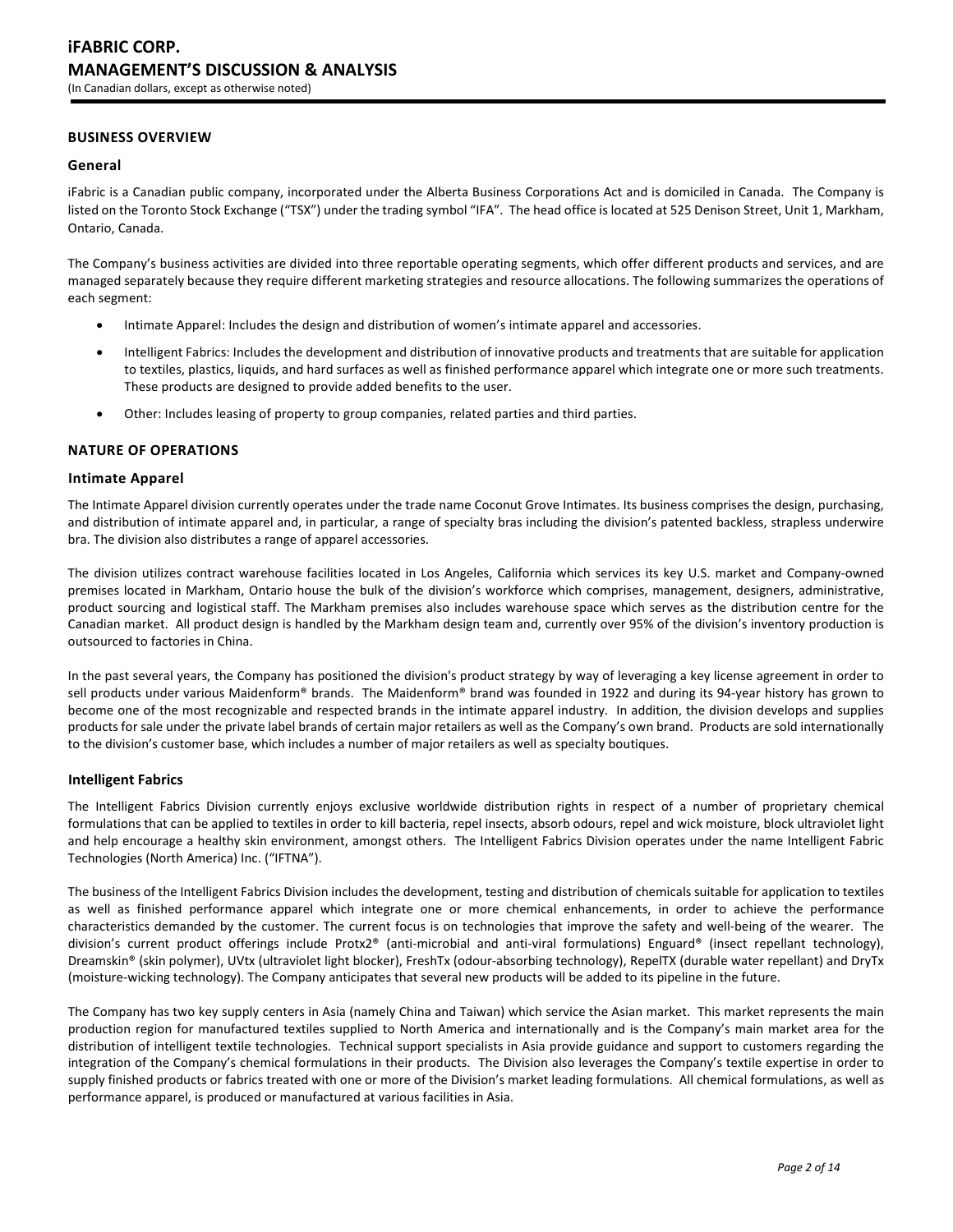The following describes the functionality of the division's current product portfolio:

#### *Protx2*® *Anti-Microbial Technologies*

Protx2*®* formulations impart anti-microbial and/or anti-viral powers to fibers, plastic, paint and paper treated with these formulations. Numerous laboratory tests have shown that treated products inhibit the growth of a wide variety of infectious agents associated with Healthcare-Associated Infections ("HAI"), including MRSA, C-Difficile, VRE, and H1N1, and by their application may assist in preventing the spread of such infections.

The Company is currently targeting two key markets with regard to the distribution of Protx2®:

#### a) Sports apparel, outerwear and footwear

There is an increasing trend amongst major sports apparel, outerwear and footwear manufacturers to offer technologically-enhanced products. With the ability of Protx2® to combat odor causing bacteria, the Company is able to provide manufacturers with the ability to produce apparel and footwear that stays fresher longer without the need for repeated washing or cleaning. Innovative application methodology developed by the Company over a number of years allows for Protx2® to be integrated into almost any fabric as well as all the components of footwear including foam, rubber, and plastics. With its current Environmental Protection Agency ("EPA") and European regulatory registrations, the Company can distribute Protx2® for use in all sportswear and footwear for distribution in the U.S. market as well as most international markets.

#### b) Medical

Protx2® formulations impart anti-microbial and/or anti-viral powers to fibers, plastic, paint and paper treated with these formulations and is suitable for application to many areas of a hospital environment, including, scrubs, bedding, curtaining, carpeting, walls, air filters and numerous plastic components amongst others.

The Protx2® range of products is dedicated to combating hospital acquired bacterial infections, including MRSA, Clostridium Difficile, VRE, Klebsiella Pneumonia, and by their application may greatly assist in reducing such infections. In addition, Protx2® is also a strong antiviral agent effective against, Norovirus and H1N1.

#### *Dreamskin*®

Fabrics treated with the Dreamskin® polymer are designed to encourage a healthy skin environment because of its ability to control both moisture and friction. Dreamskin® is effective during both summer and winter months as both high and low moisture environments are known causes of discomfort and irritation.

In particular, athletic apparel has two key areas that can cause skin irritation, namely friction and excessive moisture. Dreamskin® targets both of these to help prevent irritation during sporting activities.

### *Enguard*® *Insect Repellent Fabric*

Applying Enguard® to fabrics results in a highly effective and durable insect repellent. A major strength of Enguard® is that it is safe for children. Testing carried out by the London School of Hygiene and Tropical Medicine show Enguard® to have repelling power comparable to highconcentration DEET and significantly greater than any other natural insect repellents.

#### UVtx™

Textiles infused with UVtx™ provides apparel with a built in ultraviolet ("UV") light blocker. The UVtx™ formulation contains both UV reflecting and UV absorption elements, giving apparel treated with UVtx™ the ultraviolet protection factor ("UPF") strength of up to UPF 60. This allows the wearer of UVtx™ treated apparel to enjoy permanent sun protection without the need to apply sprays or lotions to the area covered by the garment. Testing has shown that UVtx™ treated textiles never lose efficacy.

#### FreshTx™

FreshTx™ is a state of the art odour-absorbing technology, which is easily infused into textile products. FreshTx™ offers permanent protection against odours without the need to use sprays or perfumes. FreshTx™ uses naturally-occurring elements for effective results that are non-toxic and safe. Extremely durable, once applied, the properties of FreshTx™ are renewed with each wash, and is effective even when wet.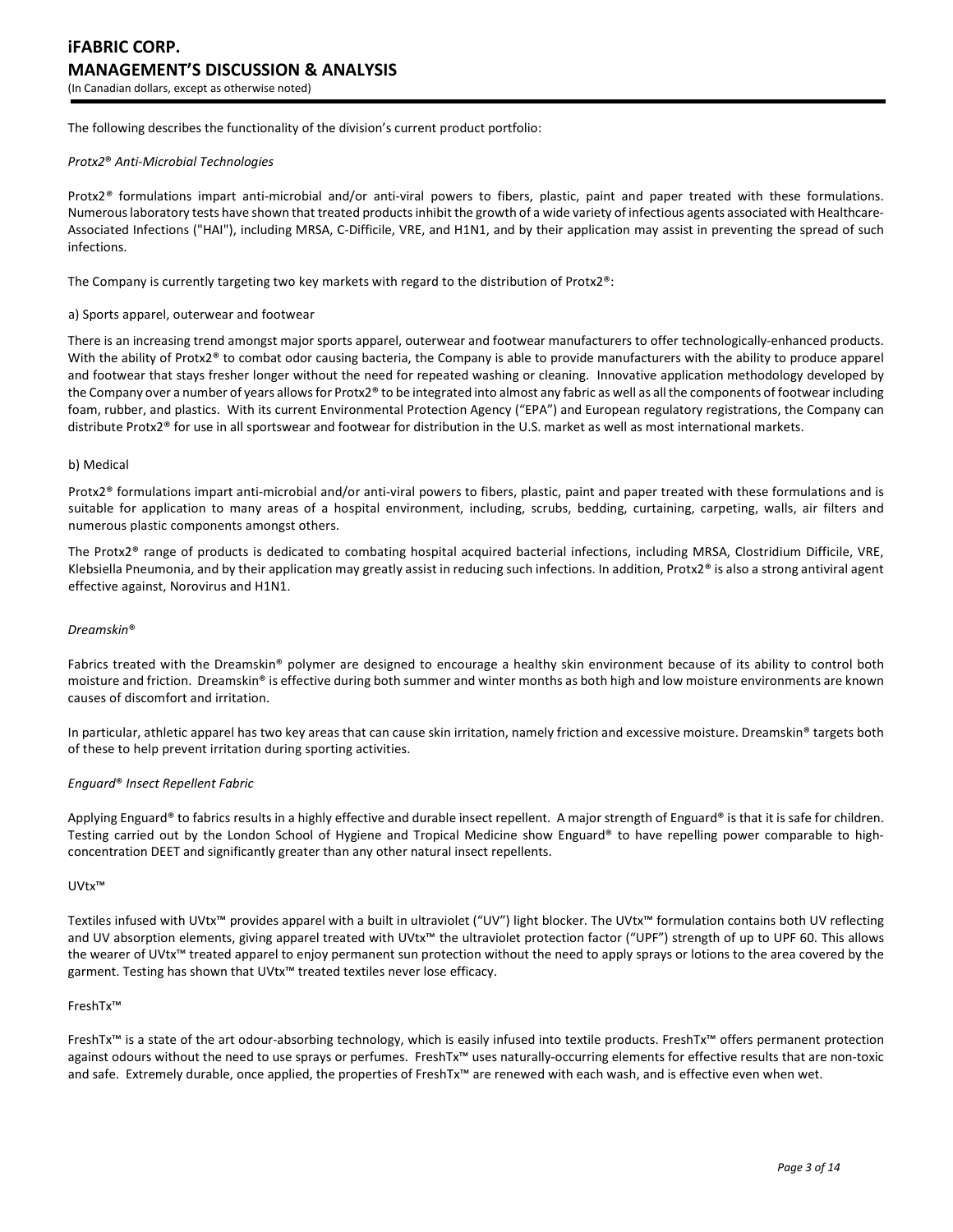### DryTx™

DryTx™ moisture wicking technology provides treated apparel with the ability to quickly draw moisture away from the skin and disperse perspiration across the fabric surface for faster evaporation.

An additional significant attribute of DryTx™ is its ability to be integrated into apparel in combination with the division's other product offerings, resulting in unique garments that provide superior performance characteristics for athletic apparel.

RepelTX™

RepelTX™ offers the next generation in water repellency performance. RepelTX™ is an environmentally friendly coating that is resistant to moisture. The RepelTX™ coating can be used on various surfaces including electronics and fabrics, which are then protected against moisture absorption.

Combining RepelTX™ and Protx2® results in benefits that are optimal for healthcare facilities, as this allows for the production of garments that both repel liquids and kill bacteria.

### **SELECTED ANNUAL INFORMATION**

The following table sets forth selected annual consolidated statement of earnings (loss) information and balance sheet data for each of the last five fiscal years.

| For the year ended and as at September 30,              | 2019          | 2018       | 2017       | 2016       | 2015       |
|---------------------------------------------------------|---------------|------------|------------|------------|------------|
| <b>Income Statement Data</b>                            |               |            |            |            |            |
| Revenue                                                 | 10,435,348    | 15,121,370 | 18,856,477 | 13,570,365 | 13,074,848 |
| Net earnings (loss) attributable to common shareholders | (1, 299, 863) | 924,743    | 1,597,070  | (373, 977) | (109, 837) |
| Net earnings (loss) per common share                    |               |            |            |            |            |
| Basic                                                   | (0.050)       | 0.035      | 0.061      | (0.014)    | (0.004)    |
| Diluted                                                 | (0.050)       | 0.034      | 0.059      | (0.014)    | (0.004)    |
| <b>Balance Sheet Data</b>                               |               |            |            |            |            |
| Total assets                                            | 11,983,802    | 14,179,359 | 14,724,528 | 12,296,093 | 11,928,359 |
| Total non-current financial liabilities                 | 476,747       | 1,818,657  | 586,544    | 1,893,809  | 1,408,893  |
| Cash dividends declared                                 |               |            |            |            |            |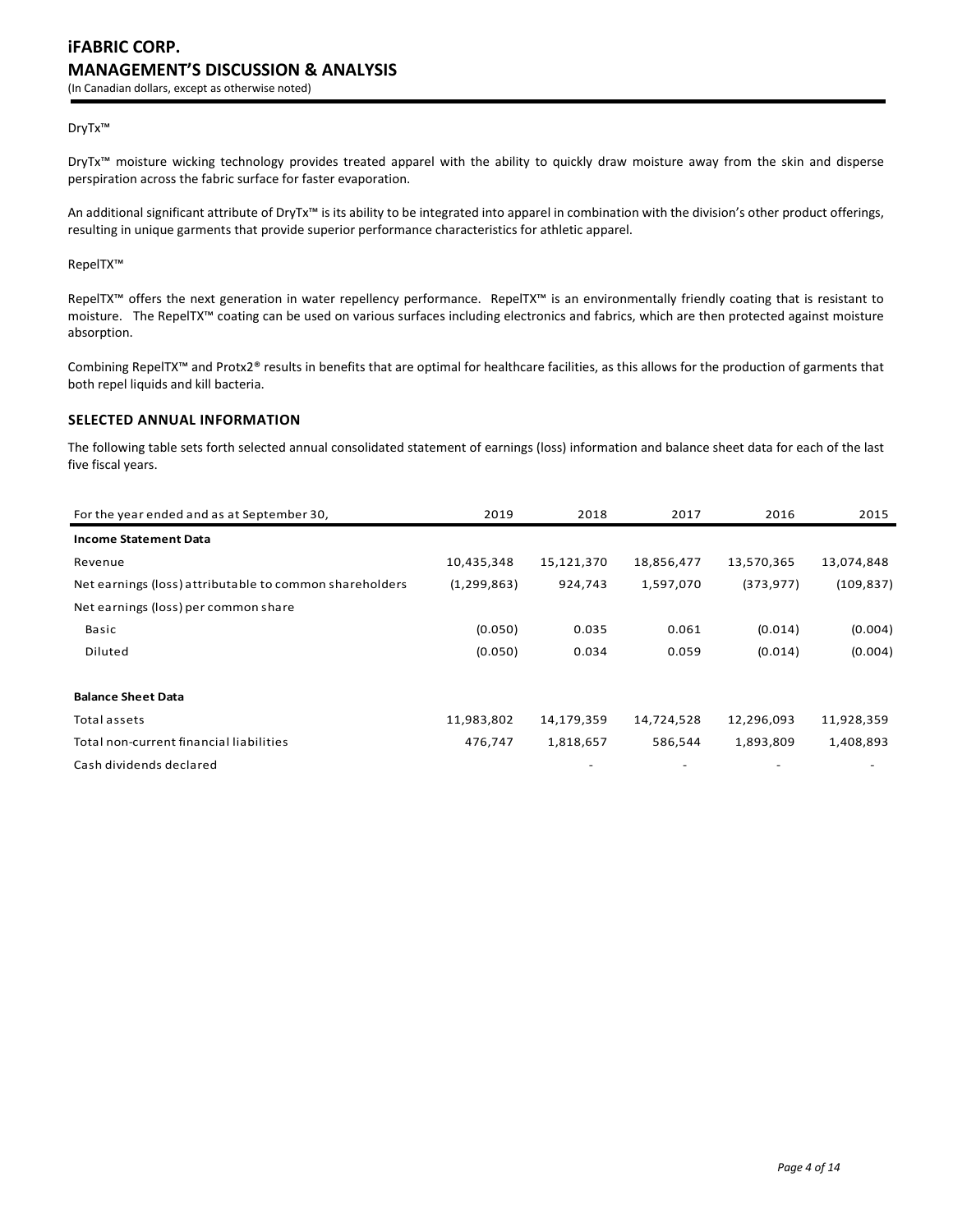## **RESULTS OF OPERATIONS – THREE MONTHS ENDED DECEMBER 31, 2019 AND 2018**

The following table sets forth the Company's unaudited condensed consolidated statements of earnings (loss) and comprehensive earnings (loss) for the three months ended December 31, 2019 and 2018:

| For the three months ended December 31,                               | 2019       | 2018       |
|-----------------------------------------------------------------------|------------|------------|
| <b>REVENUE</b>                                                        | 2,596,841  | 2,471,881  |
| <b>COST OF SALES</b>                                                  | 1,504,622  | 1,590,273  |
| <b>GROSS PROFIT</b>                                                   | 1,092,219  | 881,608    |
| <b>EXPENSES</b>                                                       |            |            |
| Selling, general and administrative costs                             | 1,200,687  | 1,330,233  |
| Interest expense                                                      | 12,218     | 12,359     |
| Amortization of property, plant and equipment and right-of-use assets | 21,966     | 17,211     |
| Amortization of deferred development costs                            | 6,705      | 10,971     |
| Share-based compensation                                              | 11,739     | 73,378     |
|                                                                       | 1,253,315  | 1,444,152  |
| <b>EARNINGS (LOSS) FROM OPERATIONS</b>                                | (161,096)  | (562, 544) |
| <b>OTHER EXPENSES (INCOME)</b>                                        |            |            |
| (Gain) loss on foreign exchange                                       | (232, 888) | 64,610     |
|                                                                       | (232, 888) | 64,610     |
| <b>EARNINGS (LOSS) BEFORE INCOME TAXES</b>                            | 71,792     | (627, 154) |
| <b>PROVISION FOR (RECOVERY OF) INCOME TAXES</b>                       |            |            |
| Current                                                               | (32, 551)  | (53, 391)  |
| Deferred                                                              | 48,119     | (16,900)   |
|                                                                       | 15,568     | (70, 291)  |
| <b>NET EARNINGS (LOSS)</b>                                            | 56,224     | (556,863)  |
| NET EARNINGS (LOSS) ATTRIBUTABLE TO:                                  |            |            |
| iFabric Corp. shareholders                                            | 53,810     | (557, 122) |
| Non-controlling interest                                              | 2,414      | 259        |
|                                                                       | 56,224     | (556, 863) |
| OTHER COMPREHENSIVE EARNINGS                                          |            |            |
| Unrealized (loss) gain on translation of foreign operations           | (226, 781) | 125,085    |
|                                                                       | (226, 781) | 125,085    |
| TOTAL COMPREHENSIVE EARNINGS (LOSS)                                   | (170, 557) | (431, 778) |
| <b>EARNINGS (LOSS) PER SHARE (note 13)</b>                            |            |            |
| <b>Basic</b>                                                          | 0.002      | (0.021)    |
| Diluted                                                               | 0.002      | (0.021)    |
|                                                                       |            |            |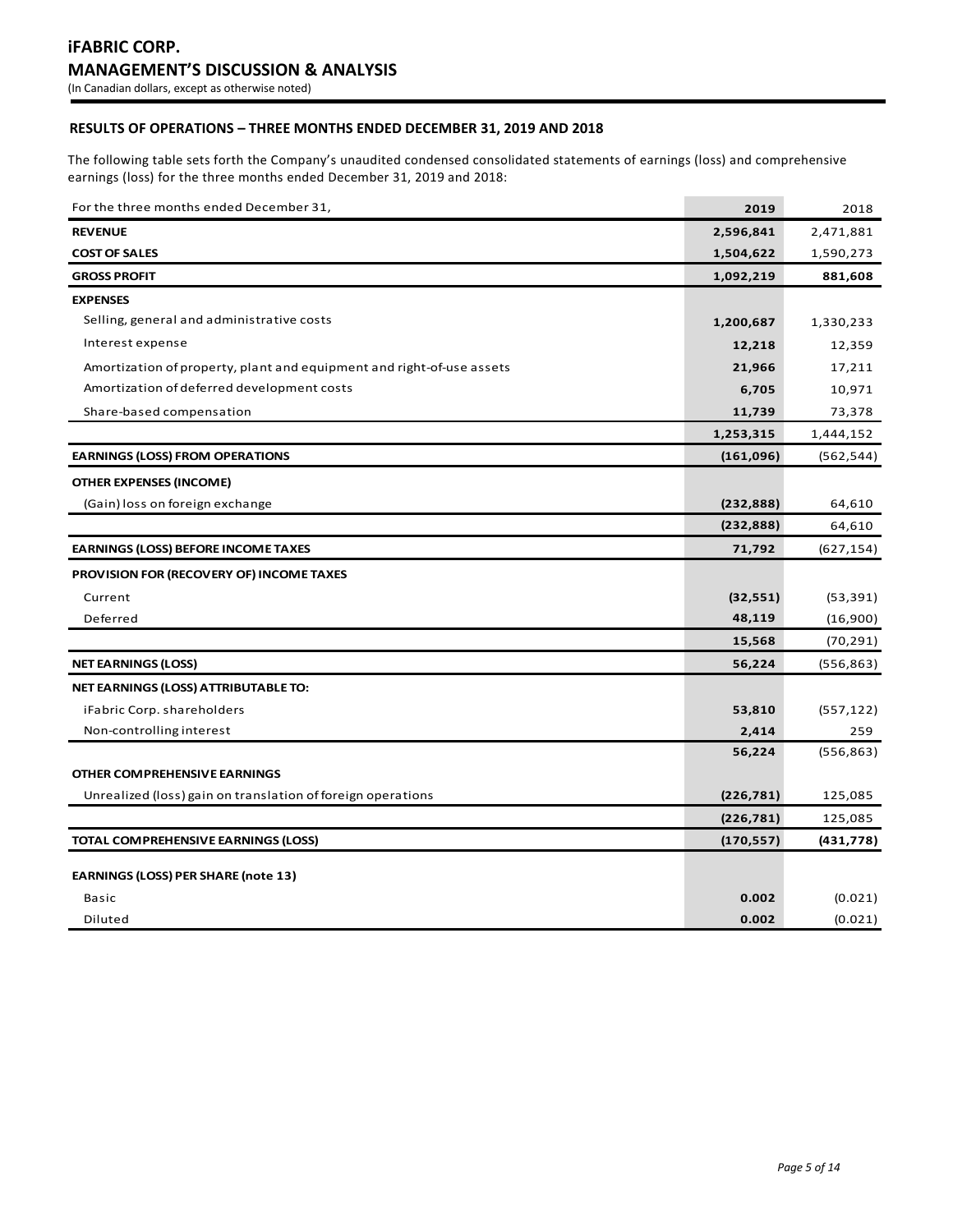# **iFABRIC CORP. MANAGEMENT'S DISCUSSION & ANALYSIS**

(In Canadian dollars, except as otherwise noted)

## **SELECTED OPERATING SEGMENT DATA**

| Three months ended December 31, 2019                              | Intimate<br>Apparel | Intelligent<br>Fabrics | Other<br>Segments | Corporate<br>Items and<br>Eliminations | Consolidated |
|-------------------------------------------------------------------|---------------------|------------------------|-------------------|----------------------------------------|--------------|
| <b>External Revenue</b>                                           | 1,129,707           | 1,435,051              | 32,083            |                                        | 2,596,841    |
| Earnings (loss) before income taxes                               | 113,621             | 15,165                 | 13,805            | (70, 799)                              | 71,792       |
| Three months ended December 31, 2018                              | Intimate<br>Apparel | Intelligent<br>Fabrics | Other<br>Segments | Items and<br>Eliminations              | Consolidated |
| <b>External Revenue</b>                                           | 1,304,322           | 1,141,959              | 25,600            |                                        | 2,471,881    |
| Earnings (loss) before income taxes                               | (405, 655)          | (169, 334)             | 2,753             | (54, 918)                              | (627, 154)   |
| Revenue by geographic regions:<br>Three months ended December 31, |                     |                        |                   | 2019                                   | 2018         |
| External sales revenue                                            |                     |                        |                   |                                        |              |
| Canada                                                            |                     |                        |                   | 538,199                                | 693,141      |
| <b>United States</b>                                              |                     |                        |                   | 1,011,891                              | 1,031,787    |
| United Kingdom                                                    |                     |                        |                   | 27,010                                 | 170,150      |
| Southeast Asia and other                                          |                     |                        |                   | 1,019,741                              | 576,803      |
| Total                                                             |                     |                        |                   | 2,596,841                              | 2,471,881    |

## **Q1 2020 FINANCIAL HIGHLIGHTS**

| Three months ended December 31,                               | 2019      | 2018       |
|---------------------------------------------------------------|-----------|------------|
|                                                               |           |            |
| Revenue                                                       | 2,596,841 | 2,471,881  |
| Earnings (loss) from operations                               | (161,096) | (489, 166) |
| Share based compensation                                      | (11, 739) | (73, 378)  |
| Adjusted EBITDA *(Note)                                       | 124,420   | (513, 235) |
| Net earnings (loss) after tax                                 | 56,224    | (556, 863) |
| Net earnings (loss) after tax<br>attributable to shareholders | 53,810    | (557, 122) |
| Net earnings (loss) per share                                 |           |            |
| Basic                                                         | 0.002     | (0.021)    |
| Diluted                                                       | 0.002     | (0.021)    |

*\*Note: Adjusted EBITDA represents earnings before interest, taxes, depreciation, amortization and share based compensation*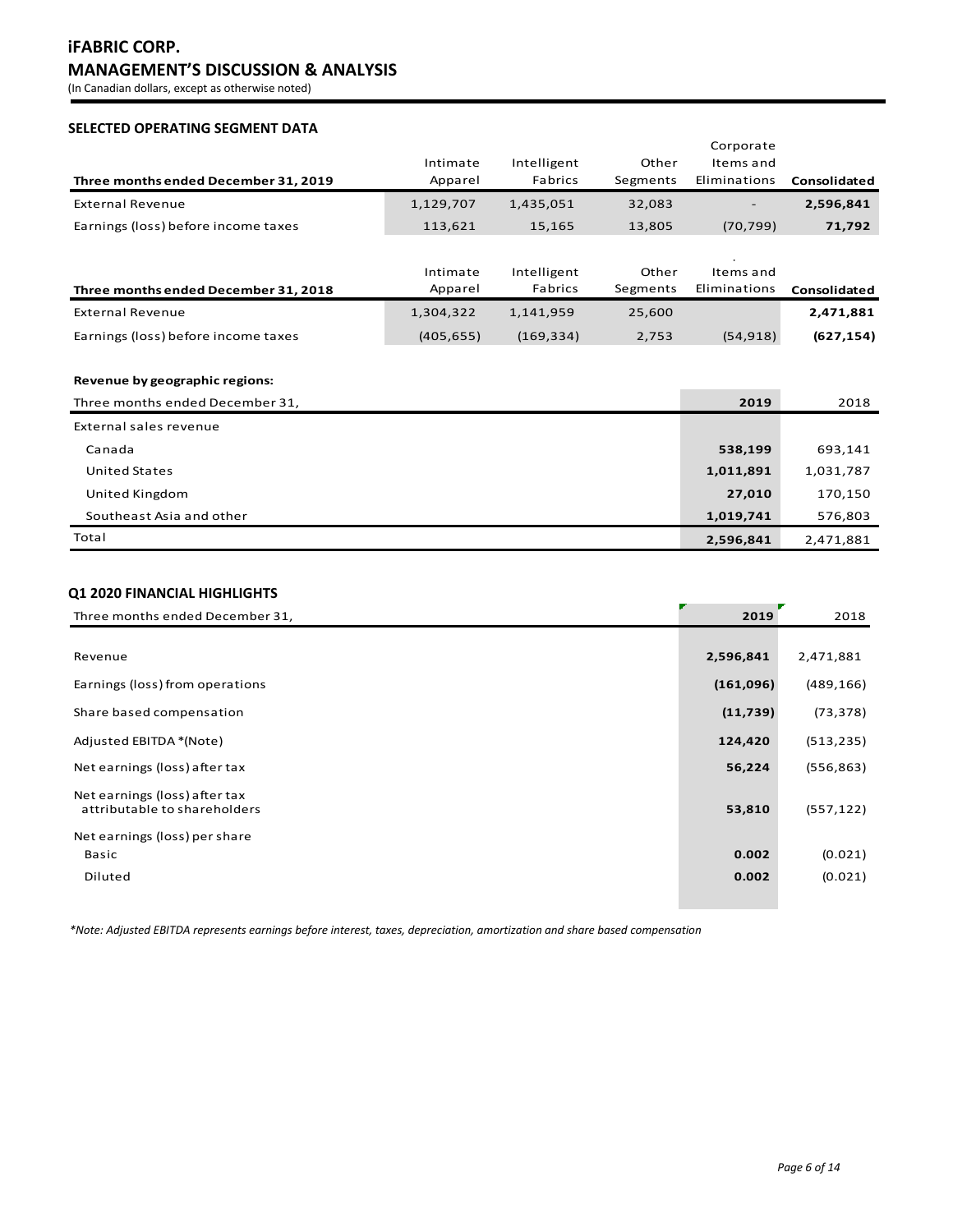### **DISCUSSION OF THE RESULTS OF OPERATIONS – THREE MONTHS ENDED DECEMBER 31, 2019 AND 2018**

### **Revenue**

Revenue increased by \$124,960 to \$2,596,841 in Q1 2020 from \$2,471,881 in Q1 2019. With respect to the reportable operating segments of the Company, revenue decreased by 13% or \$174,615 in its Intimate Apparel segment to \$1,129,707 in Q1 2020 from \$1,304,322 in Q1 2019 and revenue increased by 26% or \$293,092 in its Intelligent Fabrics segment to \$1,435,051 in Q1 2020 from \$1,141,959 in Q1 2019. Geographically, revenue increased in Southeast Asia and other areas but decreased in the UK, US and Canada in Q1 2020 versus Q1 2019.

Overall, revenue increased by 5% during Q1 2020 in comparison to Q1 2019. In the Intelligent Fabrics operating segment, revenue growth was mainly attributable to increased chemical sales. In the Intimate Apparel operating segment, the decrease in revenue during Q1 2020 from Q1 2019 was primarily attributable to seasonal fluctuations as well as the clearance of residual sleepwear inventory during Q1 2019 which was not repeated Q1 2020, as the sleepwear category had been fully eliminated by the end of the 2019 financial year.

### **Gross profit**

Gross profit as a percentage of revenue increased to 42% in Q1 2020 from 36% in Q1 2019. The increase in gross profit percentage is due to a number of factors. In the first instance, chemical margins in the Intelligent Fabrics segment continue to reflect substantial improvements resultant from chemical cost reductions. With regard to the Intimate Apparel segment, the elimination of the sleepwear category has resulted in reduced end of season clearances of merchandise at reduced margins, which has in turn resulted in the margins for this segment returning to historic levels. Gross profit in dollars increased by 24% or \$210,611 to \$1,092,219 in Q1 2020 from \$881,608 in Q1 2019. The increase in gross profit dollars is largely attributable to the increase in revenues in Q1 2020 compared to 2019, as well as the additional factors discussed above.

### **Selling, general and administrative costs**

In Q1 2020, selling, general and administrative costs decreased to \$1,200,687 compared to \$1,330,233 in Q1 2019. The decrease of \$129,546 in costs is mainly attributable to decreased staffing costs in Q1 2020 versus Q1 2019 resultant from the elimination of the sleepwear category as discussed above.

### **Interest Expense**

Interest expense during Q1 2020 was \$12,218 compared to \$12,359 during Q1 2019.

### **Amortization**

Amortization of the Company's property, plant and equipment and deferred development costs totaled \$28,671 during Q1 2020 compared to \$28,182 during Q1 2019.

### **Share-based compensation**

Share-based compensation costs in Q1 2020 were \$11,739 compared to \$73,378 in Q1 2019 resulting in a decrease of \$61,639. The decrease in share-based compensation costs is the due to a reduction in the vesting of previously issued stock options.

### **Gain (loss) on foreign exchange**

In Q1 2020, the Company's gain on foreign exchange was \$232,888 versus a loss of \$64,610 in Q1 2019. The primary reason for the increased exchange gains is the weakening of the U.S. Dollar during Q1 2020, compared to the strengthening of the U.S dollar during Q1 2019.

### **Provision for (recovery of) income taxes**

The Company's recovery of income taxes in Q1 2020 was \$32,551 compared to a recovery of income taxes of \$53,391 in Q1 2019. Deferred tax reduced by \$48,119 in Q1 2020 compared to an increase of \$16,900 in Q1 2019, as a result of the utilization of tax losses. Included in the earnings (loss) before income taxes are certain non-deductible items for tax purposes. Differences in the amounts of non-deductible expenses is the primary reason for the change in the Company's effective income tax rate from Q1 2020 to Q1 2019.

### **Net earnings (loss) and EBITDA**

Net earnings attributable to iFabric's shareholders during Q1 2020 was \$53,810 (\$0.002 per share basic and diluted) compared to a net loss of \$557,122 in Q1 2019 (\$0.021 per share, basic and diluted). The \$610,932 increase net earnings in Q1 2020 versus Q1 2019 is largely attributable to the increase in revenues, improved gross margins and exchange gains. Adjusted EBITDA for Q1 2020 amounted \$124,420 compared to negative adjusted EBITDA of \$513,235 in Q1 2019 representing an increase of \$637,655 for the same reasons.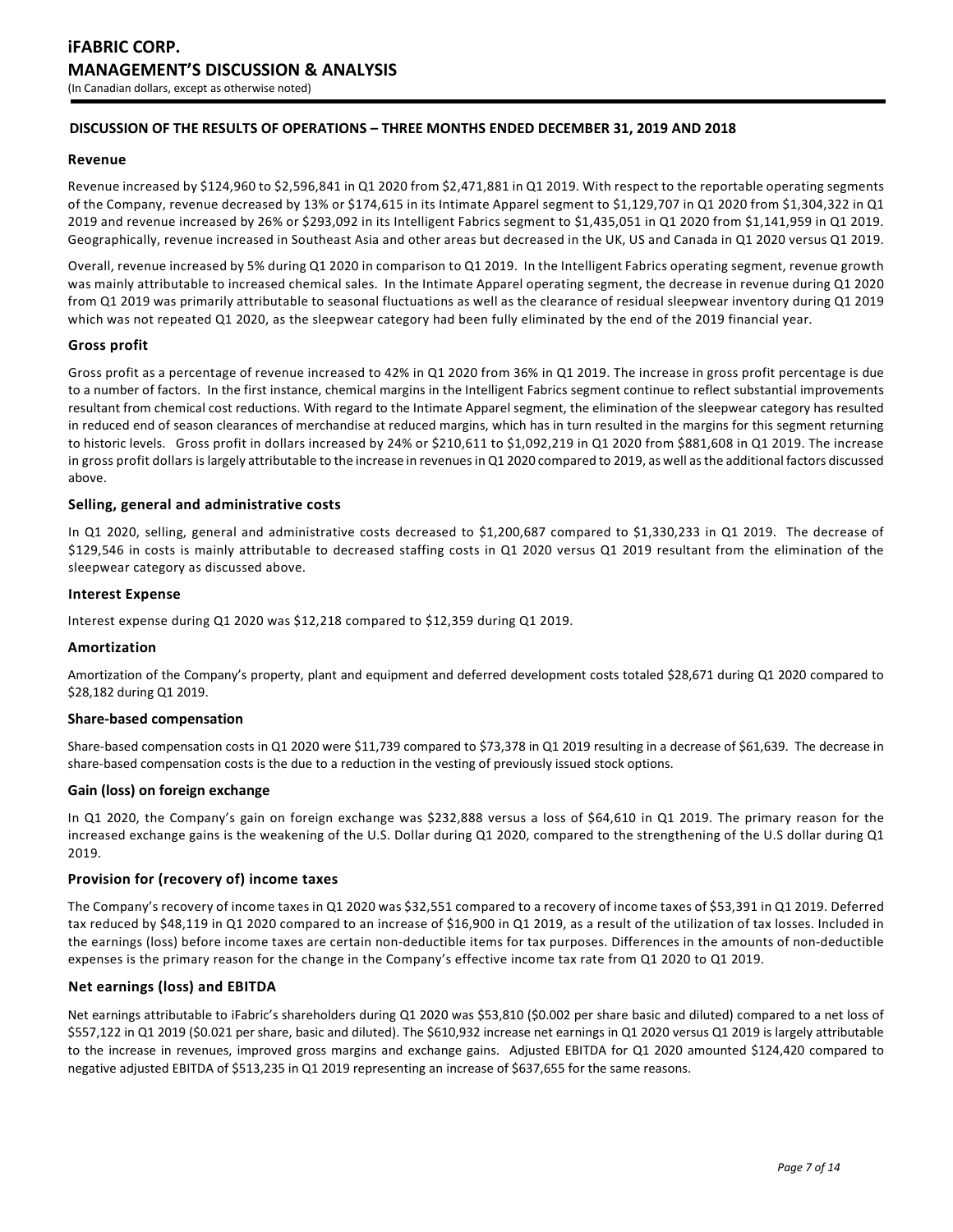## **iFABRIC CORP. MANAGEMENT'S DISCUSSION & ANALYSIS** (In Canadian dollars, except as otherwise noted)

### **Other comprehensive earnings (loss)**

For the three months ended December 31, 2019 a loss of 226,781 was included in other comprehensive earnings, in respect of the unrealized loss arising on currency translation of foreign operations at the end of Q1 2020 compared to \$125,085 included in other comprehensive earnings for Q1 2019. The primary reason for this unrealized loss was the strengthening of the Canadian dollar during Q1 2020.

### **SEASONALITY AND QUARTERLY FLUCTUATIONS**

The Company's business is seasonal and results of operations for any interim period are not necessarily indicative of results of operations for the full fiscal year.

## **SUMMARY OF QUARTERLY RESULTS**

| Fiscal 2020                                             | Q1         | Q <sub>2</sub> | Q <sub>3</sub> | Q4        |
|---------------------------------------------------------|------------|----------------|----------------|-----------|
| Revenue                                                 | 2,596,841  |                |                |           |
| Net earnings (loss) attributable to common shareholders | 53,810     |                |                |           |
| Net earnings (loss) per common share                    |            |                |                |           |
| <b>Basic</b>                                            | 0.002      |                |                |           |
| Diluted                                                 | 0.002      |                |                |           |
|                                                         |            |                |                |           |
| Fiscal 2019                                             | Q1         | Q2             | Q <sub>3</sub> | Q4        |
| Revenue                                                 | 2,471,881  | 2,503,793      | 2,284,507      | 3,175,167 |
| Net earnings (loss) attributable to common shareholders | (557, 122) | (386, 487)     | (642, 120)     | 285,866   |
| Net earnings (loss) per common share                    |            |                |                |           |
| <b>Basic</b>                                            | (0.021)    | (0.015)        | (0.024)        | 0.011     |
| Diluted                                                 | (0.021)    | (0.015)        | (0.024)        | 0.011     |
|                                                         |            |                |                |           |
| Fiscal 2018                                             | Q1         | Q <sub>2</sub> | Q3             | Q4        |
| Revenue                                                 | 3,102,120  | 4,255,192      | 4,888,400      | 6,610,765 |
| Net earnings (loss) attributable to common shareholders | (125, 375) | 488,321        | 264,213        | 969,911   |
| Net earnings (loss) per common share                    |            |                |                |           |
| <b>Basic</b>                                            | (0.005)    | 0.019          | 0.010          | 0.037     |
| Diluted                                                 | (0.005)    | 0.018          | 0.010          | 0.036     |
|                                                         |            |                |                |           |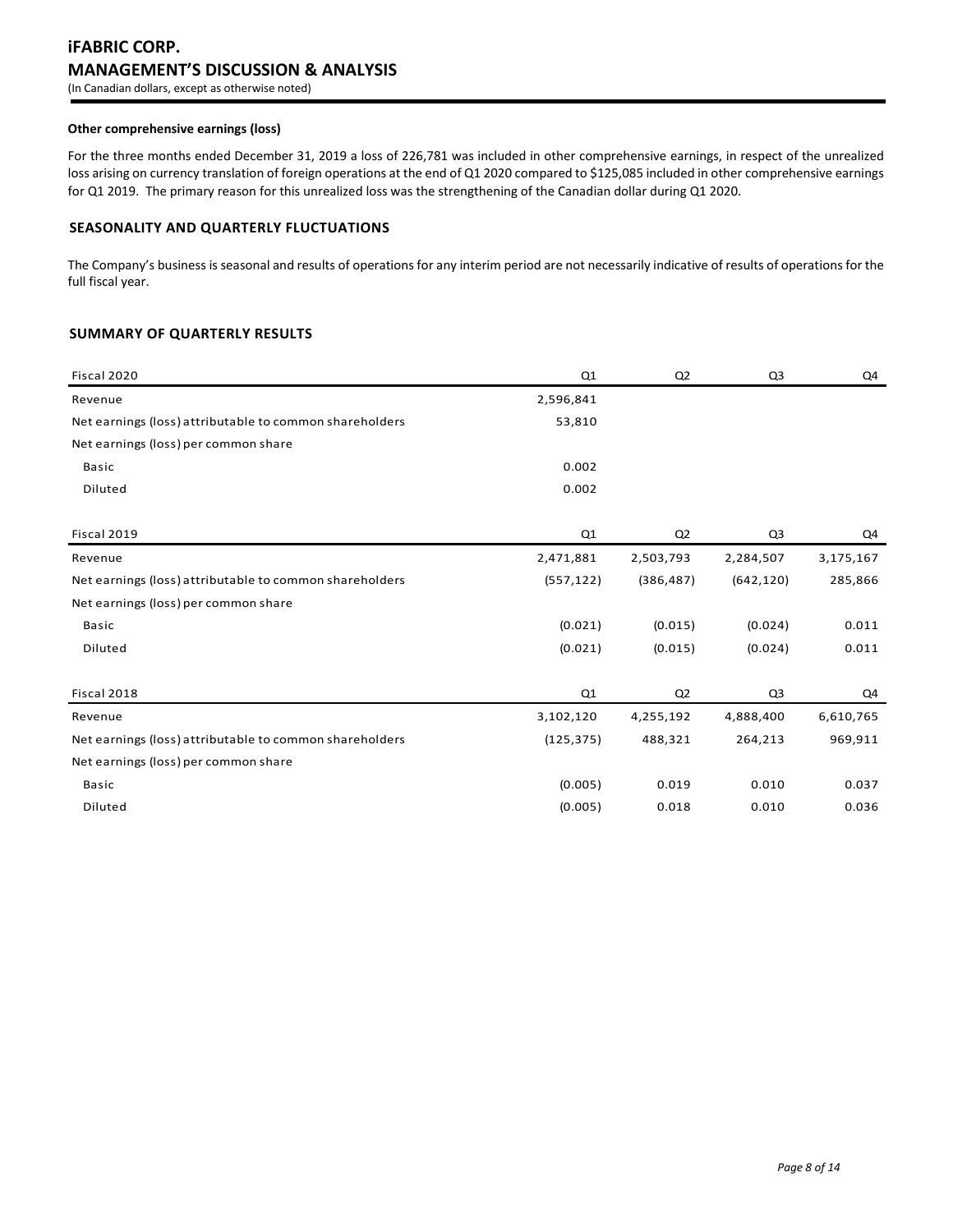The following table sets forth the Company's unaudited condensed consolidated statements of financial position as at December 31, 2019 and September 30, 2019:

|                                                         | December 31, | September 30, |
|---------------------------------------------------------|--------------|---------------|
| As at                                                   | 2019         | 2019          |
| <b>ASSETS</b>                                           |              |               |
| <b>Current assets</b>                                   |              |               |
| Cash                                                    | 2,943,348    | 2,287,548     |
| Accounts receivable                                     | 1,916,218    | 2,358,120     |
| Inventories                                             | 2,801,973    | 2,752,089     |
| Income taxes recoverable                                | 62,974       | 299,640       |
| Prepaid expenses and deposits                           | 271,238      | 256,976       |
| Foreign exchange forward contracts                      | 114,252      | 58,830        |
| <b>Total current assets</b>                             | 8,110,003    | 8,013,203     |
| <b>Non-current assets</b>                               |              |               |
| Due from related parties                                | 112,248      | 112,248       |
| Property, plant and equipment                           | 2,785,546    | 2,799,103     |
| Right-of-use assets                                     | 86,963       |               |
| Deferred development costs                              | 236,793      | 107,279       |
| Deferred income taxes                                   | 848,800      | 896,919       |
| Goodwill                                                | 55,050       | 55,050        |
| <b>Total non-current assets</b>                         | 4,125,400    | 3,970,599     |
| <b>Total assets</b>                                     | 12,235,403   | 11,983,802    |
| <b>LIABILITIES</b>                                      |              |               |
| <b>Current liabilities</b>                              |              |               |
| Accounts payable and accrued liabilities                | 1,142,249    | 797,947       |
| Income taxes payable                                    | 43,563       | 13,114        |
| Current portion of contract liability                   | 133,904      | 168,795       |
| Current portion of lease liability                      | 30,037       |               |
| Current portion due to related parties                  | 10,117       | 263           |
| Current portion of bank loan payable                    | 1,238,268    | 1,258,351     |
| <b>Total current liabilities</b>                        | 2,598,138    | 2,238,470     |
| <b>Non-current liabilties</b>                           |              |               |
| Due to related parties                                  | 479,572      | 476,747       |
| Lease liability                                         | 47,926       |               |
| <b>Total non-current liabilities</b>                    | 527,498      | 476,747       |
| <b>Total liabilities</b>                                | 3,125,636    | 2,715,217     |
|                                                         |              |               |
| <b>EQUITY</b>                                           |              |               |
| Equity attributable to iFabric Corp. shareholders       |              |               |
| <b>Capital stock</b>                                    | 2,963,824    | 2,963,824     |
| <b>Reserves</b>                                         | 2,305,358    | 2,293,619     |
| <b>Retained earnings</b>                                | 3,914,807    | 3,860,997     |
| Accumulated other comprehensive (loss) earnings         | (88, 582)    | 138,199       |
| Total equity attributable to iFabric Corp. shareholders | 9,095,407    | 9,256,639     |
| Non-controlling interest                                | 14,360       | 11,946        |
| <b>Total equity</b>                                     | 9,109,767    | 9,268,585     |
| <b>Total liabilities and equity</b>                     | 12,235,403   | 11,983,802    |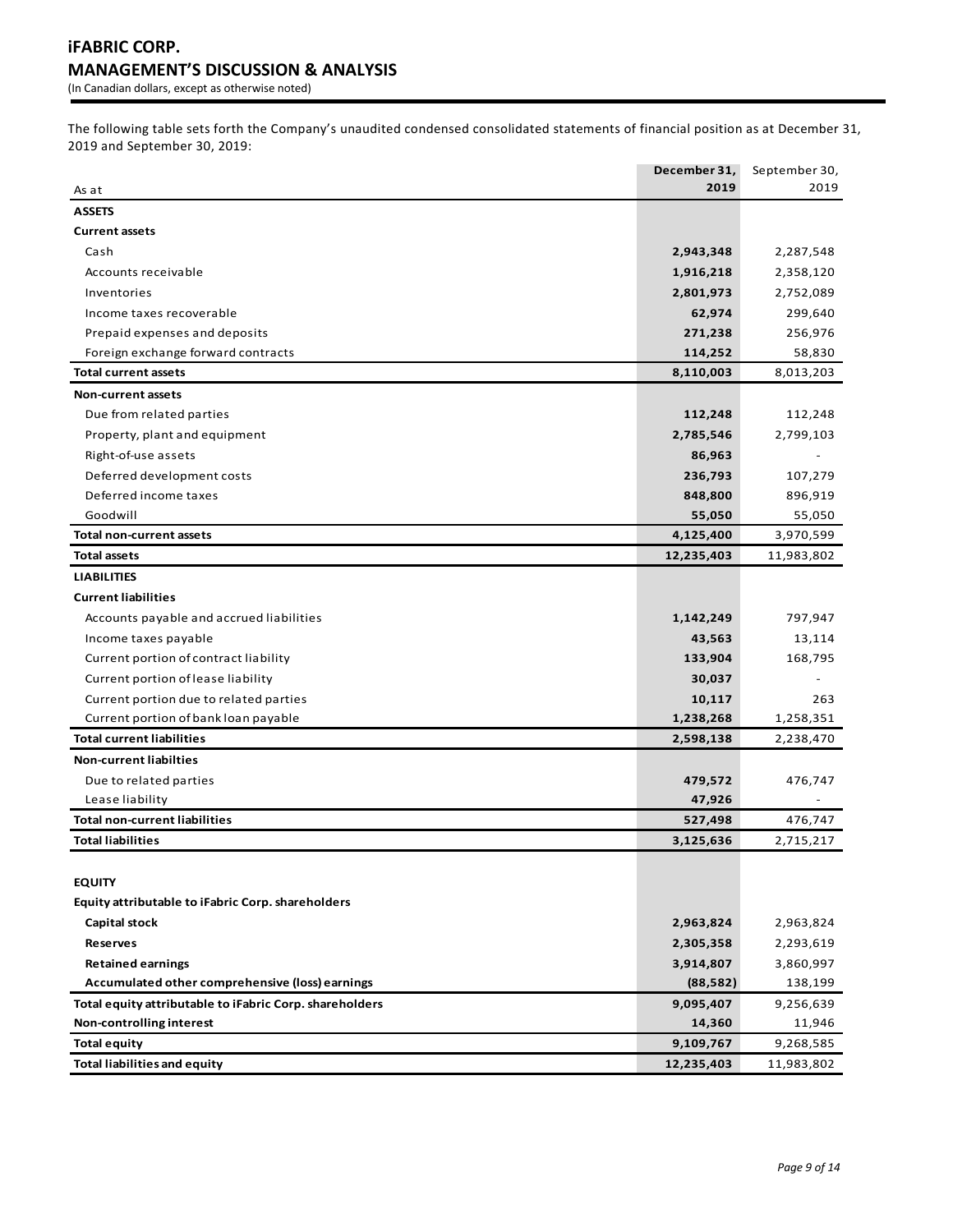## **OVERVIEW OF CONSOLIDATED STATEMENTS OF FINANCIAL POSITION**

The Company's cash balance increased to \$2,943,348 as at December 31, 2019 from \$2,287,548 as at September 30, 2019 representing an increase of \$655,800. This increase was mainly attributable to a recovery of income taxes overpaid and a reduction in accounts receivable.

Total accounts receivable at the end of Q1 2020 was \$1,916,218 compared to \$2,358,120 as at September 30, 2019. The reduction in accounts receivable is attributable to collections from customers during Q1 2020.

Total inventory increased by \$49,884 to \$2,801,973 at the end of Q1 2020 from \$2,752,089 at the end of fiscal 2019.

Property, plant and equipment at the end of Q1 2020 totaled \$2,785,546 compared to \$2,799,103 at the end of fiscal 2019, with the difference attributable to amortization.

Right-of-use assets of \$86,963 was recorded due to the adoption of IFRS 16 resulting in capitalization of operating leases.

Deferred development costs increased to \$236,793 at the end of Q1 2020 from \$107,279 at the end of fiscal 2019. The increase is attributed to regulatory, testing, clinical trials and other development costs incurred ahead of entry into the medical market.

Deferred income taxes decreased to \$848,800 at the end of Q1 2020 from \$896,919 at the end of fiscal 2019. The decrease is mostly attributable to utilization of a portion of the non-capital losses previously incurred in the Company's Intelligent Fabric operating segment during the first quarter of 2020.

Total liabilities at the end of Q1 2020 were \$410,419 higher than at the end of fiscal 2019 and amounted to \$3,125,636 at the end of the quarter compared to \$2,715,517 at September 30, 2019. The main increases in liabilities were with respect to the adoption of IFRS 16 with effect from October 1, 2019, resulting in the recording of lease liabilities, as well increased accounts payable.

### **LIQUIDITY, CASH FLOWS AND CAPITAL RESOURCES**

The Company is subject to risks including, but not limited to, the potential inability to raise additional funds through debt and/or equity financing to support the Company's development and continued operations, and to meet the Company's liabilities and commitments as they come due.

The Company's capital resources include a bank operating line, long-term debt, and equity attributable to the Company's shareholders.

#### **Bank Operating Line**

Two of the Company's subsidiaries share a demand operating loan with a tier one Canadian bank available to a maximum of \$3,750,000, against which \$0 was outstanding as at December 31, 2019 (September 30, 2019 - \$0). The loan facility bears interest at either the bank's prime lending rate or USD base rate, as applicable, plus 0.75%. The purpose of the credit facility is to provide for ongoing operating requirements including the financing of accounts receivable and inventories. The facility is secured by a first-ranking all-indebtedness collateral mortgage in the amount of \$3,000,000 on land and buildings, a general security agreement, an assignment of rents, as well as guarantees from the Company and two of its subsidiary companies.

#### **Fixed Rate Term-Loan**

One of the Company's subsidiaries has a fixed rate term loan, payable in monthly payments of \$10,522 comprising principal and interest at a fixed rate of 3.64% per annum, amortized over a fifteen-year period ending February 29, 2032, maturing March 5, 2020 and secured by a firstranking all-indebtedness collateral mortgage in the amount of \$3,000,000 on land and buildings, a general security agreement, an assignment of rents, as well as guarantees from the Company and three of its subsidiary companies.

As at December 31, 2019, the total amount of this loan outstanding was \$1,238,268 (September 30, 2019 - \$1,258,351). Management expects to renegotiate this loan for a further term at or before maturity.

#### **Working capital**

Working capital represents current assets less current liabilities. As at December 31, 2019, the Company's working capital was \$5,511,865 compared to working capital of \$5,774,733 as at September 30, 2019, representing a decrease of \$262,868 or 5%.

### **Operating activities**

Cash provided by operating activities during the three months ended December 31, 2019 amounted to \$1,034,448 compared to an amount of \$221,729 provided by operating activities during the three months ended December 31, 2018, representing an increase in cash flow of \$812,719. The increase in operational cash flow can be largely attributed to the collection of accounts receivable and income taxes recovered.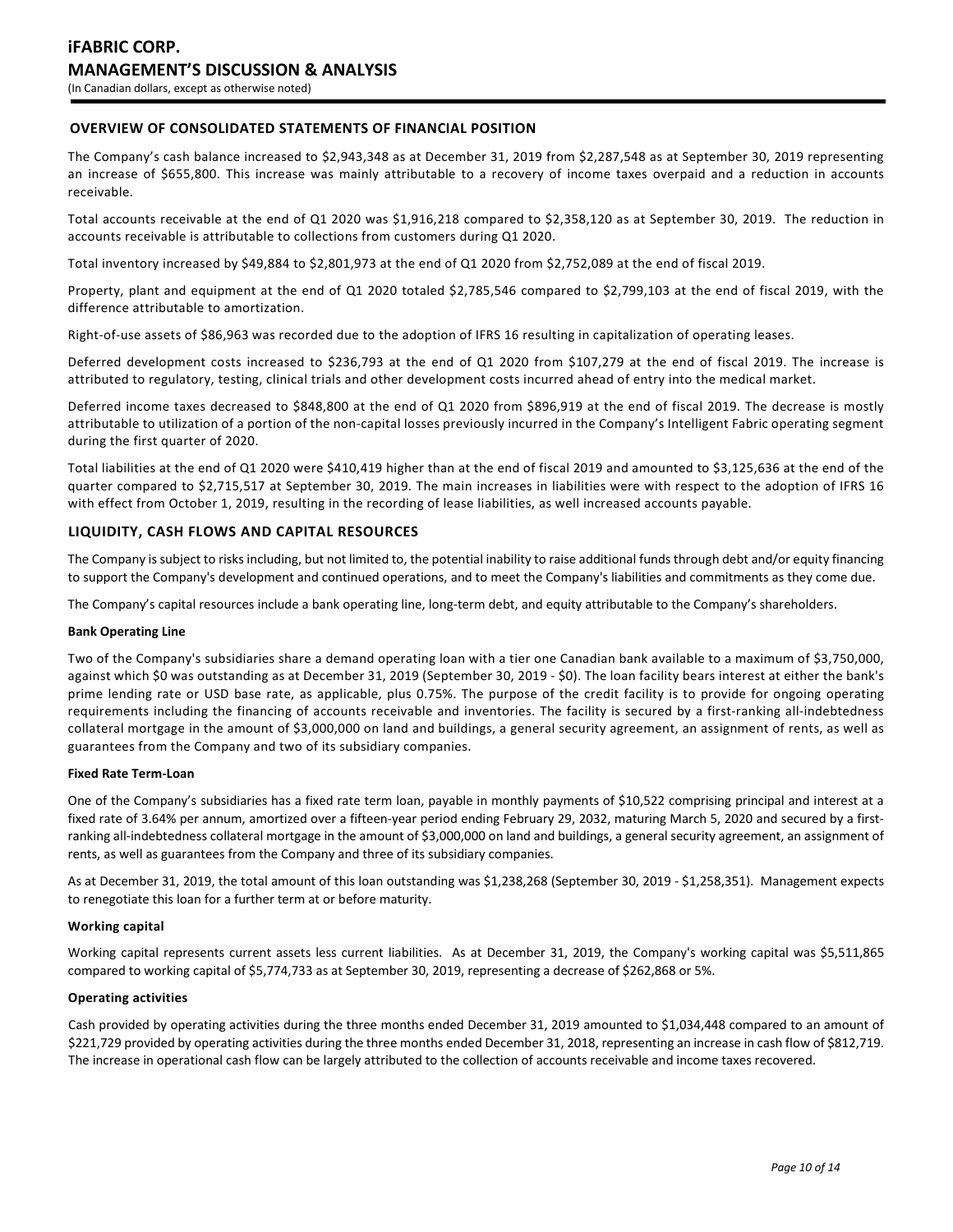#### **Financing activities**

Cash used in financing activities during the three months ended December 31, 2019 amounted to \$15,648, compared to \$416,494 used in financing activities during the three months ended December 31, 2018, representing a decrease of \$400,846 in financing cash outflow. The difference can be mostly attributed to the increase in investment in subsidiary in Q1 2019.

#### **Investing activities**

An amount of \$136,219 was used in investing activities during the three months ended December 31, 2019 compared to an amount of \$60,000 used in investing activities during the three months ended December 31, 2019.

### **OFF-BALANCE SHEET ARRANGEMENTS**

The Company has no off-balance sheet arrangements as of December 31, 2019.

### **COMMITMENTS & CONTRACTUAL OBLIGATIONS**

During Q1 2020, there have been no significant changes in the contractual obligations from those disclosed in the Company's 2019 annual MD&A.

The Company's other commitments are outlined below:

- a) The Company enters into foreign exchange forward contracts to manage the risks associated with exchange rate fluctuations. See note 7 of the Company's Q1 2020 unaudited condensed consolidated interim financial statements for more information.
- b) In terms of a worldwide license agreement, the Company has the right to use trademarks in connection with the manufacture, marketing, sale and distribution of certain licensed products. During the license term, the Company is required to pay a quarterly royalty on its net sales as defined in the agreement, on all products sold under the licensed marks. The effective royalty rates vary depending on the distribution channel and range from 4-10%. Minimum annual royalties have been established for the balance of the contract periods ending December 31, 2020 in U.S. dollar amounts of \$187,000. In addition, the Company is required to pay an advertising fee of 1-2%, depending on the distribution channel, payable quarterly, on its net sales as defined in the agreement, for promotion of the licensed products. The license term is in effect until December 31, 2020.

### **RELATED PARTY TRANSACTIONS**

During the three month period ended December 31, 2019, there have been no significant changes in the related party transactions from those disclosed in the Company's 2019 audited consolidated financial statements and the 2019 annual MD&A.

### **FINANCIAL RISK MANAGEMENT**

The Company's risk management policies are established to identify and analyze the risks faced by the Company, to set appropriate risk limits and controls, and to monitor risks and adherence to limits. Risk management policies and systems are reviewed regularly to reflect changes in market conditions and the Company's activities. There have been no significant changes in the Company's risk exposures during the three months ended December 31, 2019 from those described in the Company's audited annual consolidated financial statements for the year ended September 30, 2019.

### **OUTSTANDING SHARE DATA**

As of the date of this MD&A, the Company had 26,209,500 common shares outstanding. Furthermore, as of the date of this MD&A, the Company had 1,888,250 options issued and outstanding, of which 1,735,250 were exercisable.

### **RISKS & UNCERTAINTIES**

The Company is exposed to various operational risks and uncertainties which are described in the Company's 2019 annual MD&A. The risks and uncertainties disclosed in the 2019 annual MD&A are not exhaustive. There have been no specific additional risks or uncertainties identified during Q1 2020. New risk factors may emerge from time to time and it is not possible for management to predict all such risk factors, nor can it assess the impact of all such risk factors on the Company's business, performance, condition, results, operations or strategies and plans.

### **CRITICAL ACCOUNTING POLICIES AND ESTIMATES**

This MD&A is based upon the Q1 2020 unaudited condensed consolidated interim financial statements, which have been prepared in accordance with IFRS and IAS 34, "Interim Financial Reporting". The preparation of the Q1 2020 unaudited condensed consolidated interim financial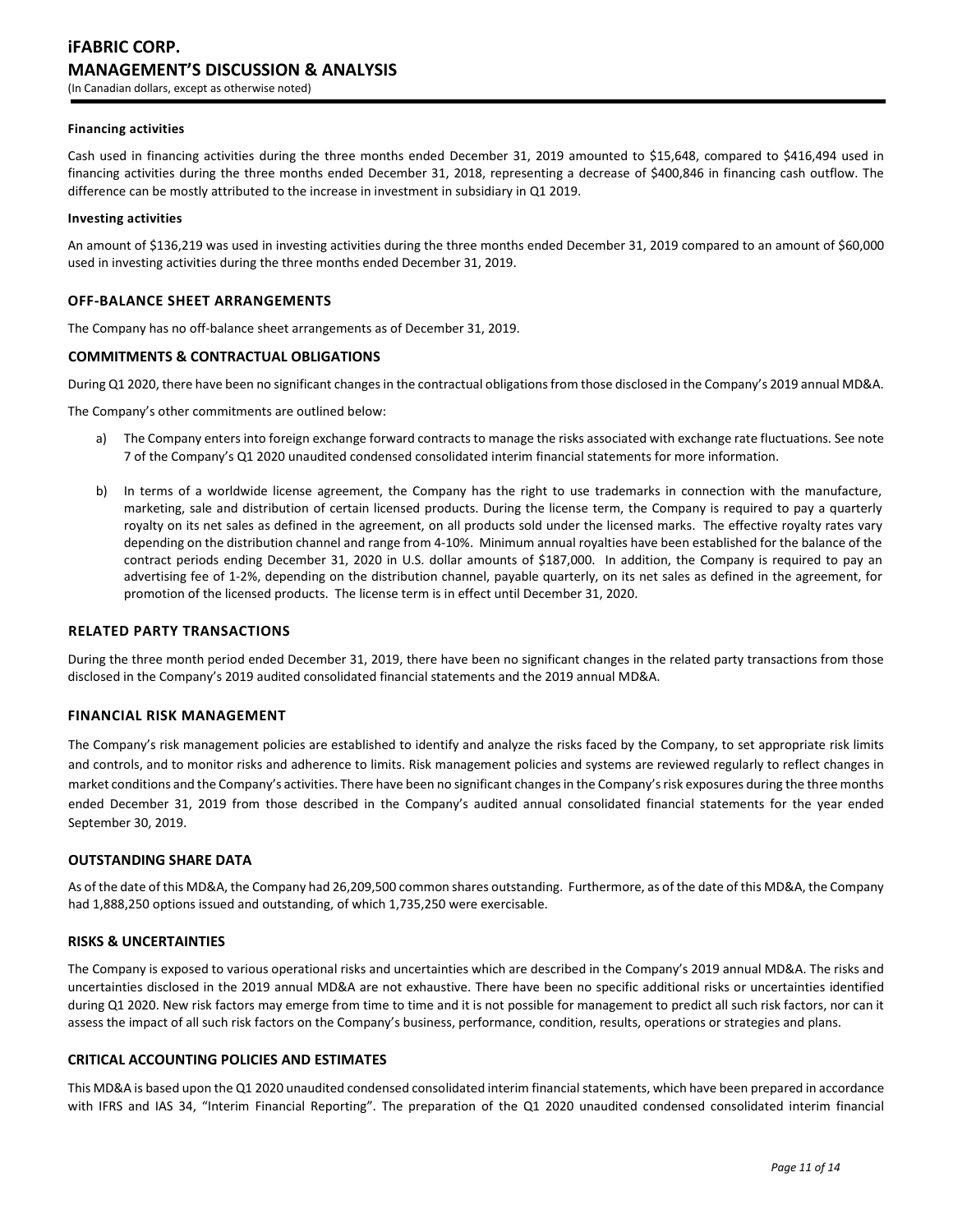statements requires management to select appropriate accounting policies and to make judgments, estimates and assumptions that affect the reported amounts of assets, liabilities, revenues, expenses and the disclosure of contingent assets and liabilities at the end of the reporting period. The estimates and related assumptions are based on previous experience and other factors considered reasonable under the circumstances, the results of which form the basis of making assumptions about carrying values of assets and liabilities that are not readily apparent from other sources.

The estimates and underlying assumptions are reviewed on an ongoing basis. Revisions to accounting estimates are recognized in the period in which the estimate is revised if the revision affects only that period or in the period of revision and future periods if the revision affects both current and future periods.

Significant assumptions about the future that management has made could result in a material adjustment to the carrying amounts of assets and liabilities, or on the reported results of revenues, expenses, gains, or losses, in the event that actual results differ from assumptions made. The methods used to calculate critical accounting estimates are consistent with prior periods.

During Q1 2020, there were no significant changes to methods used to:

- Cost inventory or determine provisions for obsolete or slow-moving inventory
- Determine impairment of deferred development costs
- Determine impairment of deferred income tax assets
- Determine impairment or estimated useful lives of property, plant and equipment
- Determine the fair value of share-based payment transactions

For further details concerning the use of estimates, judgments and assumptions in the preparation of the Company's Q1 2020 unaudited condensed consolidated interim financial statements, along with details of the significant accounting policies used in the preparation of such interim financial statements, specific reference should be made to note 3 of the Company's audited annual consolidated financial statements for the fiscal year ended September 30, 2019.

### **ACCOUNTING POLICY DEVELOPMENTS**

The significant accounting policies as disclosed in the Company's audited annual consolidated financial statements for the year ended September 30, 2019 have been applied consistently in the preparation of the Q1 2020 unaudited condensed consolidated interim financial statements, except as detailed below.

### **(a) Adoption of new or amended accounting standards**

### **IFRS 16 – Leases**

Effective October 1, 2019 the Company adopted IFRS 16, 'Leases', issued in January 2016, which replaces IAS 17 'Leases'. The standard introduces a single lessee accounting model and requires a lessee to recognize assets and liabilities for all leases with a term of more than 12 months, unless the underlying asset is of low value. A lessee is required to recognize a right-of-use asset representing its right to use the underlying asset and a lease liability representing its obligation to make lease payments. Lessors continue to classify leases as finance and operating leases. Other areas of the lease accounting model have been impacted, including the definition of a lease.

The Company has adopted IFRS 16 using a modified retrospective approach. Upon initial application, right-of-use assets and lease liabilities were recorded, with no impact to the opening retained earnings of comparative periods. The following table summarizes the impact on the consolidated statement of financial position:

|                              | Balance at<br>September 30, 2019 | <b>IFRS 16 Initial</b><br>Applicaton | Balance at<br>October 1, 2019 |
|------------------------------|----------------------------------|--------------------------------------|-------------------------------|
| <b>ASSETS</b>                |                                  |                                      |                               |
| Right-of-use assets          | $\overline{\phantom{a}}$         | 95,372                               | 95,372                        |
| Prepaid expense and deposits | 256,976                          | (9,900)                              | 247,076                       |
| <b>LIABILITIES</b>           |                                  |                                      |                               |
| Lease liability              | -                                | 85,472                               | 85,472                        |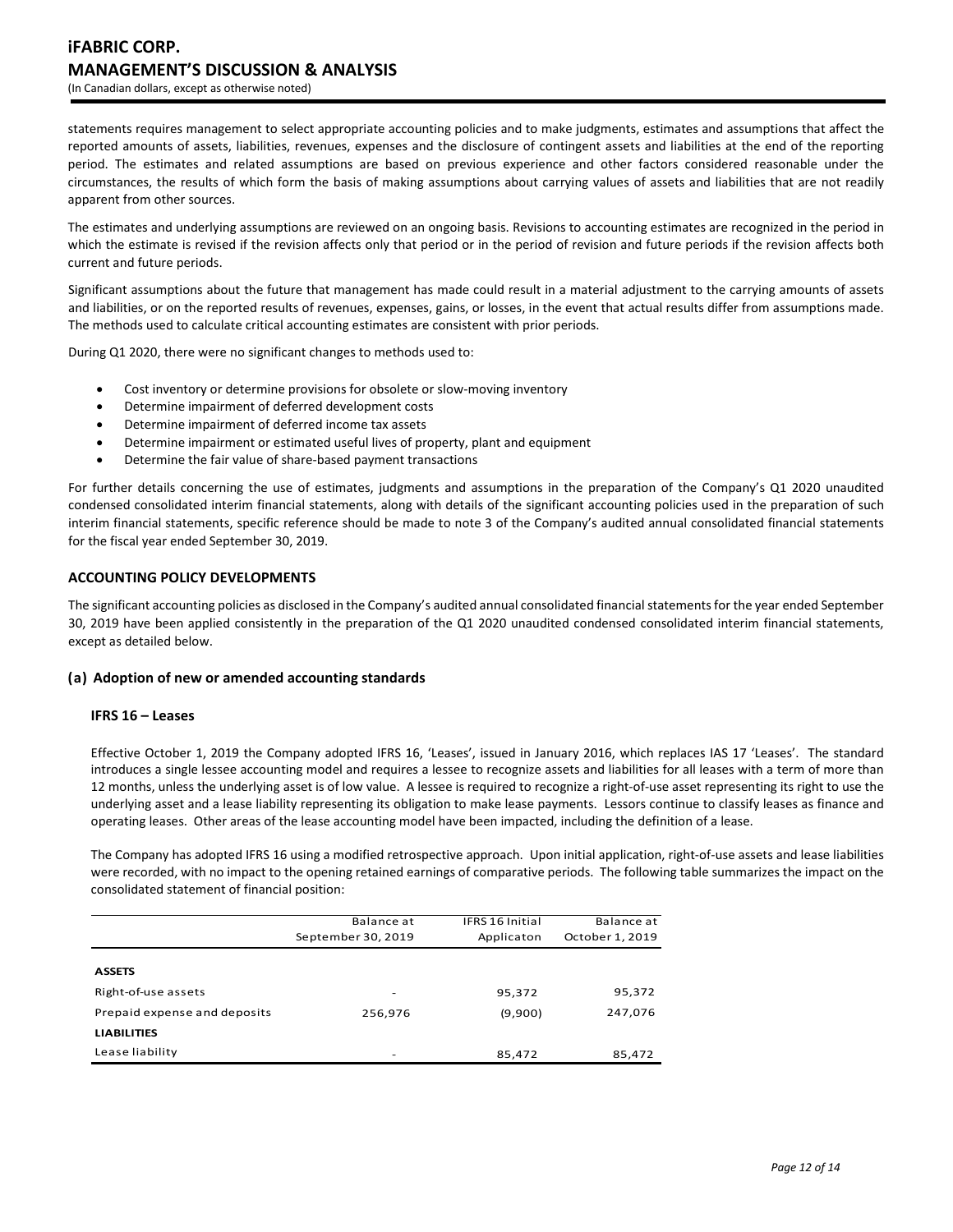In applying IFRS 16 for adoption, the Company has used the following practical expedients permitted by the Standard:

- i. Leases with a remaining term six months or less from the date of application have been accounted for as short-term leases;
- ii. Exclusion of initial direct costs for the measurement of the right-of-use asset at the date of initial applications;
- iii. Leases with low value have been excluded

When measuring lease liabilities, the Company discounted lease payments using the implicit lease rates where indicated, or the weighted average incremental borrowing rate of 3.95% if not indicated in the lease terms.

The following table reconciles the Company's operating lease commitments at September 30, 2019, as previously disclosed in the Company's consolidated financial statements, to the lease liabilities recognized on initial application of IFRS 16 at October 1, 2019.

| Operating lease commitments at September 30, 2019 | 119,450   |
|---------------------------------------------------|-----------|
| Discounted using incremental borrowing rates      | (10, 891) |
| Recognition exemption for short-term leases       |           |
| Lease liabilities recognized at October 1, 2019   | 85,472    |

The Company has revised the description of its accounting policy for the Company as a lessee to reflect the new standard as follows:

At the commencement date of the lease, the Company recognizes a lease liability comprising of fixed payments less incentive receivables, variable payments, residual value guarantees, exercise price of purchase options and termination penalties, which is discounted at the implicit lease rate or, if the rate cannot be determined, the Company's incremental borrowing rate. At the same time, the right-of-use asset is measured initially at cost, and subsequently at cost less any accumulated depreciation and impairment losses. The initial cost recognized includes the amount of lease liability, initial direct costs, costs of removal and restoring, payments made prior to commencement less any incentives received, is recognized. Subsequently, the lease liability is reduced by lease payments less finance charges, which are expensed as part of financing cost while the right-of-use asset is depreciated over the shorter of the useful life of the asset and the lease term.

The Company has elected to account for all short-term leases and all leases for which the underlying asset is of low value as expenses on either a straight-line basis over the lease term or another systematic basis, and thus not recognize a lease liability and a right-of-use asset at the date of initial application. Short-term leases are leases with a lease term of 12 months or less.

#### **IFRIC 23 – Uncertainty over Income Tax Treatments**

Effective October 1, 2019, the Company adopted IFRIC 23 'Uncertainty over Income Tax Treatments' issued in June 2017, which clarifies how to apply the recognition and measurement requirements in IAS 12 when there is uncertainty over income tax treatments.

The Company has adopted IFRIC 23 using the retrospective approach with no impact to the opening retained earnings of comparative periods.

The Company has added the following description of its accounting policy for income taxes to reflect the new standard:

When there is uncertainty over income tax treatments, the Company considers the treatments either separately or as a group based on which provides better predictions of the resolution. The Company also considers if it is probable that the tax authorities will accept the uncertain tax treatment. If it is not probable, the Company measures the tax uncertainty based on the most likely amount or expected value, depending on which method better predicts the resolution of the uncertainty.

### **DISCLOSURE CONTROLS AND PROCEDURES**

Disclosure controls and procedures are designed to provide reasonable assurance that material information relating to the Company is made known to the Chief Executive Officer and the Chief Financial Officer (the "Certifying Officers") by others on a timely basis so that appropriate decisions can be made regarding public disclosure within the time periods required by applicable securities laws. The Certifying Officers are responsible for establishing and maintaining the Company's disclosure controls and procedures. Based on an evaluation of the Company's disclosure controls and procedures, the Company's Certifying Officers have concluded that these controls are appropriately designed and were operating effectively as of December 31, 2019. Although the Company's disclosure controls and procedures were operating effectively as of December 31, 2019, there can be no assurance that the Company's disclosure controls and procedures will detect or uncover all failures of persons within the Company to disclose material information otherwise required to be set forth in the annual regulatory filings.